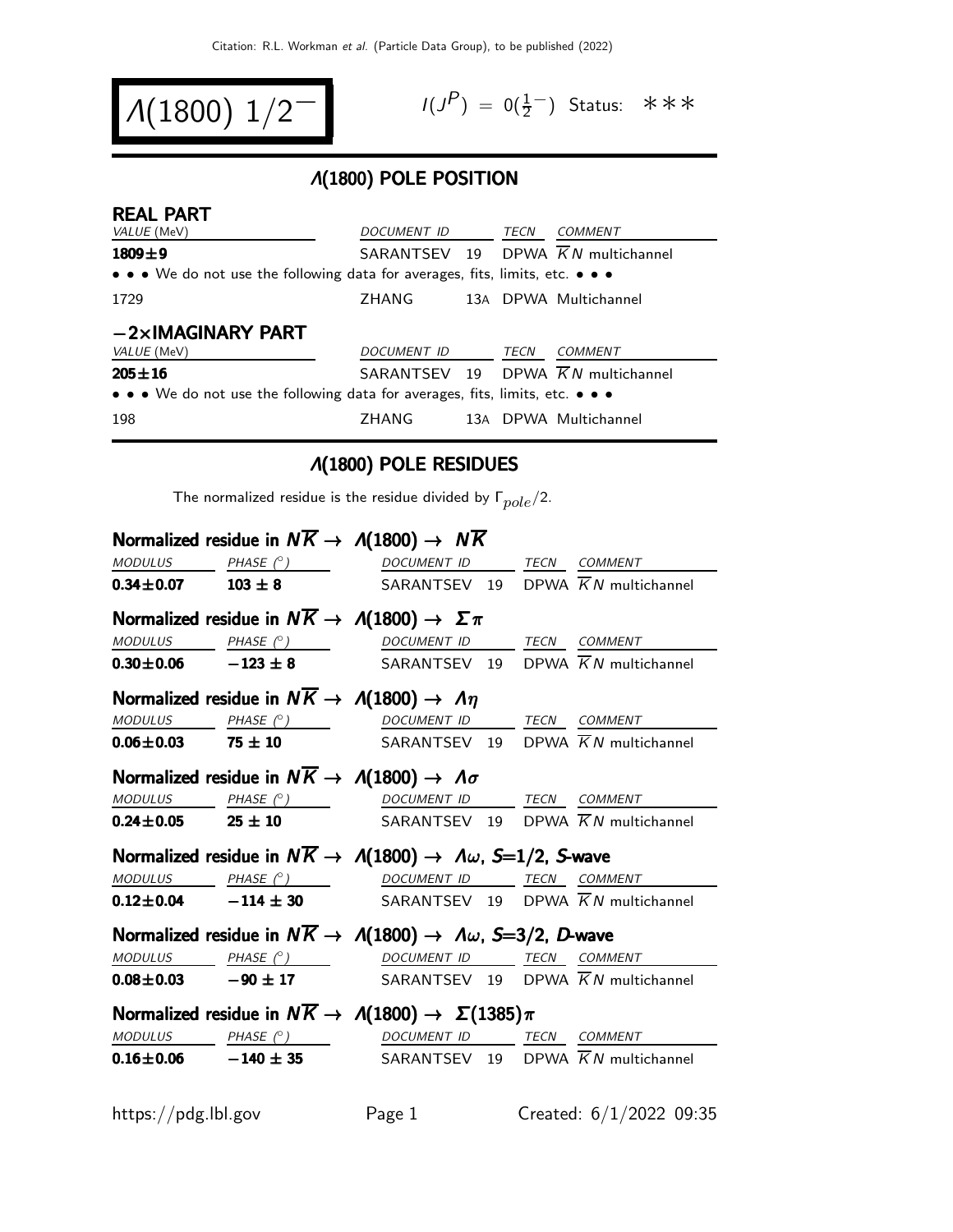|                |                  | Normalized residue in $N\overline{K} \to A(1800) \to N\overline{K}^*(892)$ , S=1/2, S-wave       |                                                |
|----------------|------------------|--------------------------------------------------------------------------------------------------|------------------------------------------------|
| <i>MODULUS</i> | PHASE $(^\circ)$ | <b>DOCUMENT ID</b>                                                                               | TECN<br><b>COMMENT</b>                         |
| $0.18 + 0.06$  | 65 $\pm$ 40      |                                                                                                  | SARANTSEV 19 DPWA $\overline{K}N$ multichannel |
|                |                  | Normalized residue in $N\overline{K} \to \Lambda(1800) \to N\overline{K}^*(892)$ , S=3/2, D-wave |                                                |
| MODULUS        | PHASE $(^\circ)$ | <b>DOCUMENT ID</b>                                                                               | COMMENT<br>TECN                                |
| $0.09 + 0.07$  |                  |                                                                                                  | SARANTSEV 19 DPWA $\overline{K}N$ multichannel |

# Λ(1800) MASS

| VALUE (MeV)                                                                   | DOCUMENT ID<br>TECN |                 | <b>COMMENT</b>                                 |
|-------------------------------------------------------------------------------|---------------------|-----------------|------------------------------------------------|
| 1750 to 1850 (≈ 1800) OUR ESTIMATE                                            |                     |                 |                                                |
| $1811 \pm 10$                                                                 | SARANTSEV           | 19              | DPWA $\overline{K}N$ multichannel              |
| $1783 + 19$                                                                   | ZHANG               |                 | 13A DPWA $\overline{K}N$ multichannel          |
| $1841 \pm 10$                                                                 | <b>GOPAL</b>        | 80              | DPWA $\overline{K}N \rightarrow KN$            |
| $1725 \pm 20$                                                                 | ALSTON-             | 78              | DPWA $\overline{K}N \rightarrow \overline{K}N$ |
| $1830 \pm 20$                                                                 | LANGBEIN            | 72              | <b>IPWA</b> $\overline{K}N$ multichannel       |
| • • • We do not use the following data for averages, fits, limits, etc. • • • |                     |                 |                                                |
| $1845 \pm 10$                                                                 | MANLEY              | 02              | DPWA $\overline{K}N$ multichannel              |
| $1825 \pm 20$                                                                 | <b>GOPAL</b>        | 77              | DPWA $\overline{K}N$ multichannel              |
| 1767 or 1842                                                                  | $1$ MARTIN          | 77              | DPWA $\overline{K}N$ multichannel              |
| 1780                                                                          | KIM                 | 71              | DPWA K-matrix analysis                         |
| $1872 + 10$                                                                   | <b>BRICMAN</b>      | 70 <sub>B</sub> | DPWA $\overline{K}N \rightarrow \overline{K}N$ |

# Λ(1800) WIDTH

| VALUE (MeV)                                                                   | <i>DOCUMENT ID</i> | TECN            |  | COMMENT                                        |
|-------------------------------------------------------------------------------|--------------------|-----------------|--|------------------------------------------------|
| 150 to 250 (≈ 200) OUR ESTIMATE                                               |                    |                 |  |                                                |
| $209 \pm 18$                                                                  | SARANTSEV          | 19              |  | DPWA $\overline{K}N$ multichannel              |
| $256 \pm 35$                                                                  | ZHANG              | 13A             |  | DPWA $\overline{K}N$ multichannel              |
| $228 + 20$                                                                    | <b>GOPAL</b>       | 80              |  | DPWA $\overline{K}N \rightarrow \overline{K}N$ |
| $185 + 20$                                                                    | ALSTON-            | 78              |  | DPWA $\overline{K}N \rightarrow \overline{K}N$ |
| $70 \pm 15$                                                                   | LANGBEIN           | 72              |  | <b>IPWA</b> $\overline{K}N$ multichannel       |
| • • • We do not use the following data for averages, fits, limits, etc. • • • |                    |                 |  |                                                |
| $518 + 84$                                                                    | MANLEY             | 02 <sub>1</sub> |  | DPWA $\overline{K}N$ multichannel              |
| $230 \pm 20$                                                                  | <b>GOPAL</b>       | 77              |  | DPWA $\overline{K}N$ multichannel              |
| 435 or 473                                                                    | $1$ MARTIN         | 77              |  | DPWA $\overline{K}N$ multichannel              |
| 40                                                                            | <b>KIM</b>         | 71              |  | DPWA K-matrix analysis                         |
| $100 + 20$                                                                    | <b>BRICMAN</b>     | 70 <sub>B</sub> |  | DPWA $\overline{K}N \rightarrow \overline{K}N$ |

# Λ(1800) DECAY MODES

|                             | Mode                             | Fraction $(\Gamma_i/\Gamma)$ |
|-----------------------------|----------------------------------|------------------------------|
| $\Gamma_1$                  | NK                               | $25 - 40 \%$                 |
| $\Gamma_2 \quad \Sigma \pi$ |                                  | seen                         |
| $\Gamma_3$                  | $\Lambda \sigma$                 | $(15 \pm 4)\%$               |
|                             | $\Gamma_4 \quad \Sigma(1385)\pi$ | seen                         |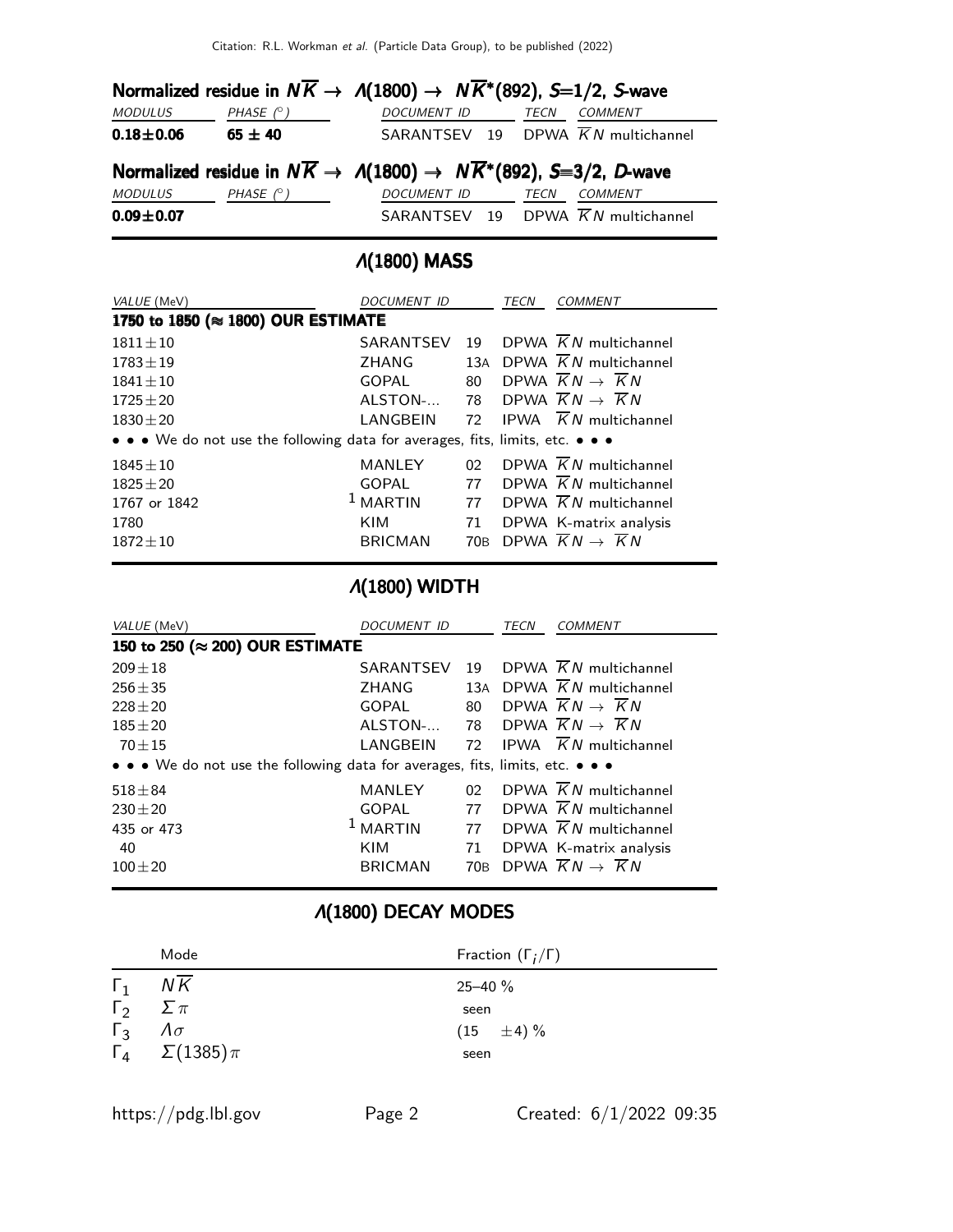| Гҕ         | $\Lambda$ n                           | $0.01$ to $0.10$ |
|------------|---------------------------------------|------------------|
| $\Gamma_6$ | $N\overline{K}$ <sup>*</sup> (892)    | seen             |
| Г7         | $N\overline{K}$ *(892), S=1/2, S-wave |                  |
| Гg         | $NK*(892)$ , $S=3/2$ , D-wave         |                  |

### Λ(1800) BRANCHING RATIOS

See "Sign conventions for resonance couplings" in the Note on  $\Lambda$  and  $\Sigma$ Resonances.

| $\Gamma(N\overline{K})/\Gamma_{\rm total}$                                                                                 |                          |    |                                                    | $\Gamma_1/\Gamma$ |
|----------------------------------------------------------------------------------------------------------------------------|--------------------------|----|----------------------------------------------------|-------------------|
| <i>VALUE</i>                                                                                                               | DOCUMENT ID TECN COMMENT |    |                                                    |                   |
| 0.25 to 0.40 OUR ESTIMATE                                                                                                  |                          |    |                                                    |                   |
| $0.35 \pm 0.07$                                                                                                            | SARANTSEV                | 19 | DPWA $\overline{K}N$ multichannel                  |                   |
| $0.13 \pm 0.06$                                                                                                            | ZHANG                    |    | 13A DPWA $\overline{K}N$ multichannel              |                   |
| $0.36 \pm 0.04$                                                                                                            | GOPAL                    |    | 80 DPWA $\overline{K}N \rightarrow \overline{K}N$  |                   |
| $0.28 \pm 0.05$                                                                                                            | ALSTON-                  |    | 78 DPWA $\overline{K}N \rightarrow \overline{K}N$  |                   |
| $0.35 \pm 0.15$                                                                                                            | LANGBEIN                 | 72 | IPWA $\overline{K}N$ multichannel                  |                   |
| • • • We do not use the following data for averages, fits, limits, etc. • • •                                              |                          |    |                                                    |                   |
| $0.24 \pm 0.10$                                                                                                            | MANLEY                   | 02 | DPWA $\overline{K}N$ multichannel                  |                   |
| $0.37 \pm 0.05$                                                                                                            | <b>GOPAL</b>             |    | 77 DPWA See GOPAL 80                               |                   |
| 1.21 or 0.70                                                                                                               | $1$ MARTIN               |    | 77 DPWA $\overline{K}N$ multichannel               |                   |
| 0.80                                                                                                                       | <b>KIM</b>               | 71 | DPWA K-matrix analysis                             |                   |
| $0.18 \pm 0.02$                                                                                                            | BRICMAN                  |    | 70B DPWA $\overline{K}N \rightarrow \overline{K}N$ |                   |
| $\Gamma(\Sigma \pi)/\Gamma_{\rm total}$                                                                                    |                          |    |                                                    | $\Gamma_2/\Gamma$ |
| VALUE                                                                                                                      | DOCUMENT ID TECN COMMENT |    |                                                    |                   |
| $0.27 \pm 0.06$                                                                                                            | SARANTSEV 19             |    | DPWA $\overline{K}N$ multichannel                  |                   |
| $\Gamma(\Lambda\sigma)/\Gamma_{\rm total}$                                                                                 |                          |    |                                                    | $\Gamma_3/\Gamma$ |
| <b>VALUE</b>                                                                                                               | DOCUMENT ID TECN COMMENT |    |                                                    |                   |
| $0.15 + 0.04$                                                                                                              | SARANTSEV 19             |    | DPWA $\overline{K}N$ multichannel                  |                   |
|                                                                                                                            |                          |    |                                                    |                   |
| $\Gamma(\Sigma(1385)\pi)/\Gamma_{\rm total}$                                                                               |                          |    |                                                    | $\Gamma_4/\Gamma$ |
| VALUE                                                                                                                      | DOCUMENT ID              |    | <u>TECN COMMENT</u>                                |                   |
| $0.09 \pm 0.04$                                                                                                            | SARANTSEV 19             |    | DPWA $\overline{K}N$ multichannel                  |                   |
| $\Gamma(\Lambda \eta)/\Gamma_{\rm total}$                                                                                  |                          |    |                                                    | $\Gamma_5/\Gamma$ |
| <i>VALUE</i>                                                                                                               | DOCUMENT ID TECN COMMENT |    |                                                    |                   |
| 0.01 to 0.10 OUR ESTIMATE                                                                                                  |                          |    |                                                    |                   |
| $0.010 \pm 0.005$                                                                                                          | SARANTSEV                | 19 | DPWA $\overline{K}N$ multichannel                  |                   |
| $0.06 \pm 0.05$                                                                                                            | <b>ZHANG</b>             |    | 13A DPWA Multichannel                              |                   |
| $(\Gamma_i \Gamma_f)^{\frac{1}{2}} / \Gamma_{\text{total}}$ in $N \overline{K} \rightarrow A(1800) \rightarrow \Sigma \pi$ |                          |    | $({\Gamma_1 \Gamma_2})^{\frac{1}{2}} / {\Gamma}$   |                   |
| <b>VALUE</b>                                                                                                               | DOCUMENT ID              |    | TECN COMMENT                                       |                   |
| $-0.07 \pm 0.02$                                                                                                           | ZHANG                    |    | 13A DPWA Multichannel                              |                   |
| $-0.08 \pm 0.05$                                                                                                           | <b>GOPAL</b>             | 77 | DPWA $\overline{K}N$ multichannel                  |                   |
| • • • We do not use the following data for averages, fits, limits, etc. • • •                                              |                          |    |                                                    |                   |
| $-0.74$ or $-0.43$                                                                                                         | $1$ MARTIN               | 77 | DPWA $\overline{K}N$ multichannel                  |                   |
| 0.24                                                                                                                       | KIM                      | 71 | DPWA K-matrix analysis                             |                   |
| $\frac{h}{\text{https://pdg.lbl.gov}}$                                                                                     | Page 3                   |    | Created: $6/1/2022$ 09:35                          |                   |